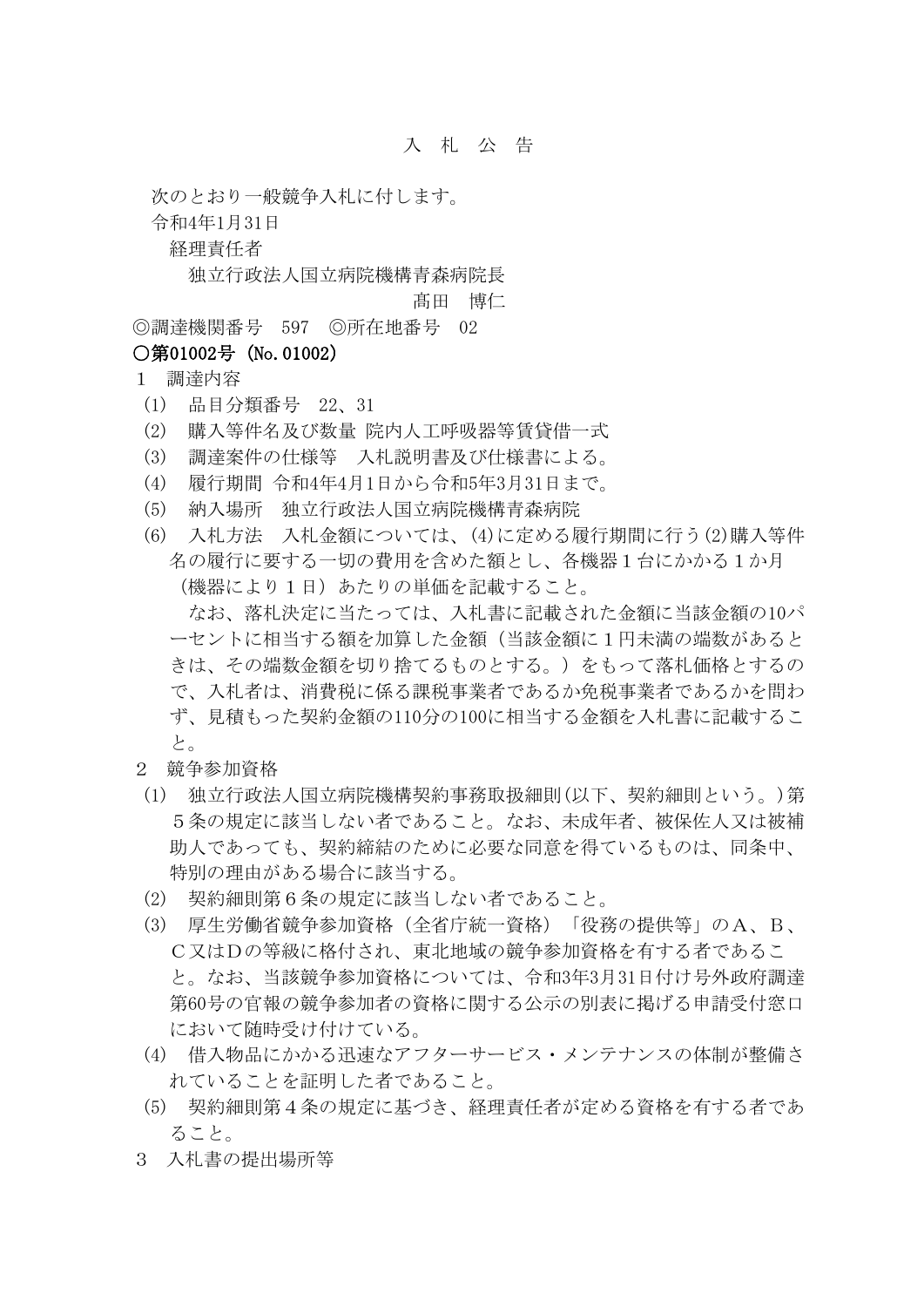(1) 入札書の提出場所、契約条項を示す場所、入札説明書の交付場所及び問い 合わせ先

 $\overline{7}038 - 1331$ 青森県青森市浪岡大字女鹿沢字平野155-1 独立行政法人国立病院機構青森病院 企画課長 太田 慎一 電話0172-62-4055 内線1106

- (2) 入札書の受領期限 令和4年3月24日17時00分
- (3) 開札の日時及び場所 令和4年3月25日11時00分 会議室2
- 4 その他
- (1) 契約手続において使用する言語及び通貨 日本語及び日本国通貨
- (2) 入札保証金及び契約保証金 免除
- (3) 入札者に要求される事項 この一般競争に参加を希望する者は、封印した 入札書に1の(2)に示した購入等件名を履行できることを証明する書類を添 付して入札書の受領期限までに提出しなければならない。入札者は、開札日 の前日までの間において、経理責任者から当該書類に関し説明を求められた 場合は、それに応じなければならない。
- (4) 入札の無効 本公告に示した競争参加資格のない者の提出した入札書、入 札者に求められる義務を履行しなかった者の提出した入札書は無効とする。
- (5) 契約書作成の要否 要
- (6) 落札者の決定方法 契約細則第21条の規定に基づいて作成された予定価格 の制限の範囲内で最低価格をもって有効な入札を行った入札者を落札者とす る。

ただし、落札者となるべき者の入札価格によっては、その者により該当契 約の内容に適合した履行がなされないおそれがあると認められるとき、又は その者と契約を締結することが公正な取引の秩序を乱すこととなるおそれが あって著しく不適当であると認められるときは、予定価格の制限の範囲内の 価格をもって入札した他の者のうち最低の価格をもって入札した者を落札者 とすることがある。

- (7) 詳細は入札説明書による。
- 5 Summary
- (1) Official in charge of disbursement of the procuring entity: Takada Hiroto, Director, National Hospital Organization Aomori National Hospital
- (2) Classification of the products to be procured:  $22,31$
- (3) Nature and quantity of the products to be purchased: Rental contract of Respirator 1 set
- (4) Rental period: From April 1,2022 to March 31,2023
- (5) Delivery place: National Hospital Organization Aomori National Hospital